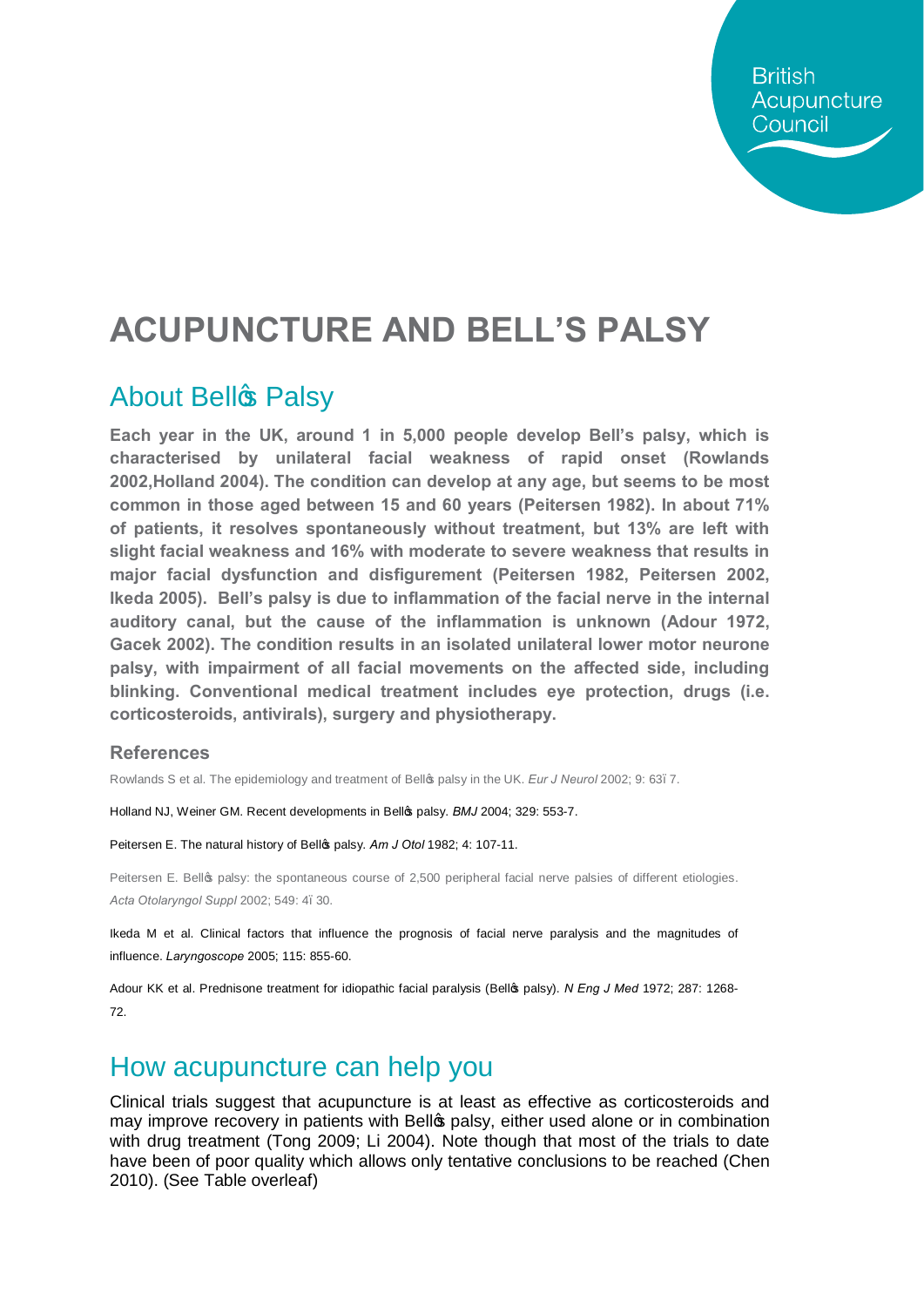Acupuncture may help in the treatment of Bello palsy by:

- · reducing inflammation, by promoting release of vascular and immunomodulatory factors (Kim 2008, Kavoussi 2007, Zijstra 2003);
- · enhancing local microcirculation, by increasing the diameter and blood flow velocity of peripheral arterioles (Komori 2009);
- · nerve and muscular stimulation (Cheng 2009).

### About traditional acupuncture

Acupuncture is a tried and tested system of traditional medicine, which has been used in China and other eastern cultures for thousands of years to restore, promote and maintain good health. Its benefits are now widely acknowledged all over the world, and in the past decade traditional acupuncture has begun to feature more prominently in mainstream healthcare in the UK. In conjunction with needling, the practitioner may use techniques such as moxibustion, cupping, massage or electro-acupuncture. They may also suggest dietary or lifestyle changes.

Traditional acupuncture takes a holistic approach to health and regards illness as a sign that the body is out of balance. The exact pattern and degree of imbalance is unique to each individual. The traditional acupuncturistos skill lies in identifying the precise nature of the underlying disharmony and selecting the most effective treatment. The choice of acupuncture points will be specific to each patient opeeds. Traditional acupuncture can also be used as a preventive measure to strengthen the constitution and promote general wellbeing.

An increasing weight of evidence from Western scientific research (see overleaf) is demonstrating the effectiveness of acupuncture for treating a wide variety of conditions. From a biomedical viewpoint, acupuncture is believed to stimulate the nervous system, influencing the production of the body oper communication substances - hormones and neurotransmitters. The resulting biochemical changes activate the body's selfregulating homeostatic systems, stimulating its natural healing abilities and promoting physical and emotional wellbeing.

## About the British Acupuncture Council

With over 3000 members, the British Acupuncture Council (BAcC) is the UK<sup>®</sup> largest professional body for traditional acupuncturists. Membership of the BAcC guarantees excellence in training, safe practice and professional conduct. To find a qualified traditional acupuncturist, contact the BAcC on 020 8735 0400 or visit [www.acupuncture.org.uk](http://www.acupuncture.org.uk/)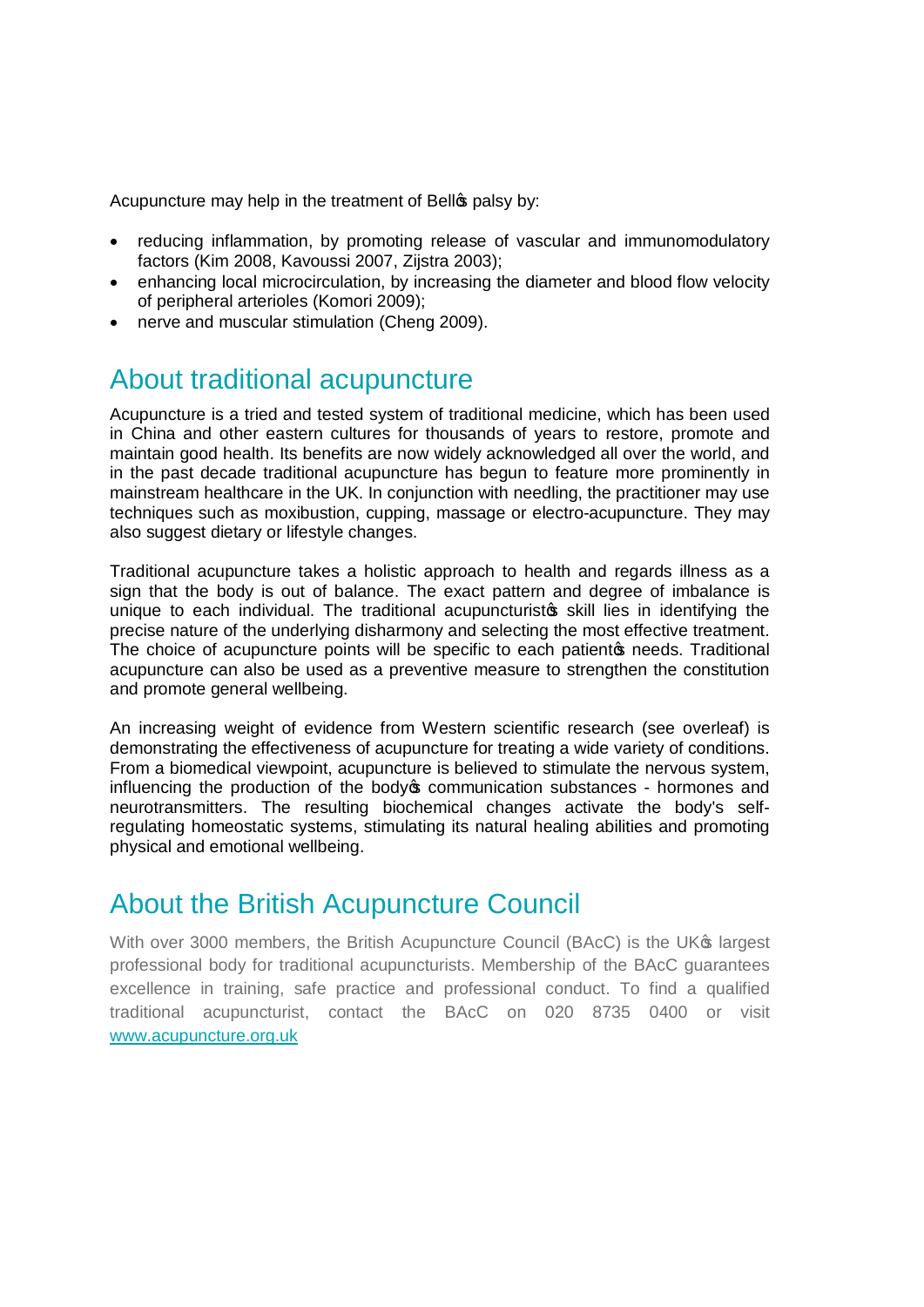# ACUPUNCTURE AND BELLG PALSY

## The evidence

| <b>Research</b>                                                                                                                                                                                                                                                                          | <b>Conclusion</b>                                                                                                                                                                                                                                                                                                                                                                                                                                                                                                                                                                                                                                                                                                                                                                                                                                                                                                                                                                                                                                                                                                                                                                                                                                                                                                                                                                    |
|------------------------------------------------------------------------------------------------------------------------------------------------------------------------------------------------------------------------------------------------------------------------------------------|--------------------------------------------------------------------------------------------------------------------------------------------------------------------------------------------------------------------------------------------------------------------------------------------------------------------------------------------------------------------------------------------------------------------------------------------------------------------------------------------------------------------------------------------------------------------------------------------------------------------------------------------------------------------------------------------------------------------------------------------------------------------------------------------------------------------------------------------------------------------------------------------------------------------------------------------------------------------------------------------------------------------------------------------------------------------------------------------------------------------------------------------------------------------------------------------------------------------------------------------------------------------------------------------------------------------------------------------------------------------------------------|
| <b>Reviews</b>                                                                                                                                                                                                                                                                           |                                                                                                                                                                                                                                                                                                                                                                                                                                                                                                                                                                                                                                                                                                                                                                                                                                                                                                                                                                                                                                                                                                                                                                                                                                                                                                                                                                                      |
| Chen N, Zhou M, He L, Zhou D, Li N.<br>. Acupuncture for Bello palsy.<br>Cochrane Database of Systematic<br>Reviews 2010 Aug 4;(8):CD002914                                                                                                                                              | A systematic review of the use of acupuncture for Bello palsy that<br>included six randomised studies involving a total of 537 patients<br>recruited within 14 days of onset; five studies used acupuncture<br>and one used acupuncture plus drugs. The studies were all found<br>to have serious methodological or reporting weaknesses (e.g.<br>uncertain allocation concealment and loss to follow-up) and clinical<br>differences between trials precluded meta-analysis. No trials<br>reported on the outcomes specified for the review but instead<br>presented frequencies for categories such as ±uredq marked<br>improvementq The authors concluded that, while the six studies<br>individually suggested benefit, their poor quality precluded firm<br>conclusions.                                                                                                                                                                                                                                                                                                                                                                                                                                                                                                                                                                                                        |
| <b>Clinical studies</b>                                                                                                                                                                                                                                                                  |                                                                                                                                                                                                                                                                                                                                                                                                                                                                                                                                                                                                                                                                                                                                                                                                                                                                                                                                                                                                                                                                                                                                                                                                                                                                                                                                                                                      |
| Tong FM, Chow SK, Chan PY, Wong<br>AK, Wan SS, Ng RK, Chan G, Chan<br>WS, Ng A, Law CK. A prospective<br>randomised controlled study on<br>efficacies of acupuncture and steroid<br>in treatment of idiopathic peripheral<br>facial paralysis. Acupunct Med. 2009<br>Dec; 27(4): 169-73. | 119 patients were randomly allocated to groups of acupuncture,<br>steroid and control (conventional expectant treatment). They were<br>assessed weekly by blinded assessors, using the House-<br>Brackmann facial nerve grading system. The overall improvement<br>(grade 3 or better) was 86.9% in the steroid group, 96.4% in the<br>acupuncture group and 89.5% in the control group respectively.<br>However, the difference in degree of recovery and speed of<br>recovery in the three groups was not statistically significant. The<br>efficacies of acupuncture, steroid and conventional expectant<br>treatment (natural course of recovery) in idiopathic peripheral facial<br>palsy (Bell's palsy) in the study were the same with respect to the<br>degree of recovery and speed of recovery.                                                                                                                                                                                                                                                                                                                                                                                                                                                                                                                                                                            |
| Li Y et al. Efficacy of acupuncture and<br>moxibustion in treating Bello palsy: a<br>multicenter randomized controlled<br>trial in China. Chin Med J (Engl)<br>2004; 117: 1502-6.                                                                                                        | A multicentre single-blind randomised controlled trial involving 480<br>patients with Bello palsy (1. 90 days after onset) that compared<br>acupuncture alone with acupuncture in combination with drug<br>treatment (i.e. prednisolone 30mg daily for 3 days, B vitamins and<br>dibazole) and with drug treatment alone (the control group). The<br>outcome assessors were unaware of the interventions assigned in<br>the trial. The outcome measures were facial function graded using<br>the House-Brackmann scale both pre- and post-treatment at 4<br>weeks, and disability and psychosocial status evaluated using the<br>Facial Disability Index. A total of 41 patients did not complete the<br>trial and were not included in the analysis. Significantly more<br>patients were cured (House-Brackmann grade I) with acupuncture<br>alone than in the control group (41% vs. 28.1%, respectively,<br>p=0.013), but not the combined treatment group (31%). In all,<br>95.5% were cured, or obviously improved (House-Brackmann<br>grade II) with acupuncture alone and with combined treatment<br>compared with 87.5% in the control group (p=0.024 and 0.014,<br>respectively). It is worth noting that among the 314 patients<br>followed up at 3 and 6 months post-treatment, no difference was<br>found between the three groups, with all patients reaching grade III |